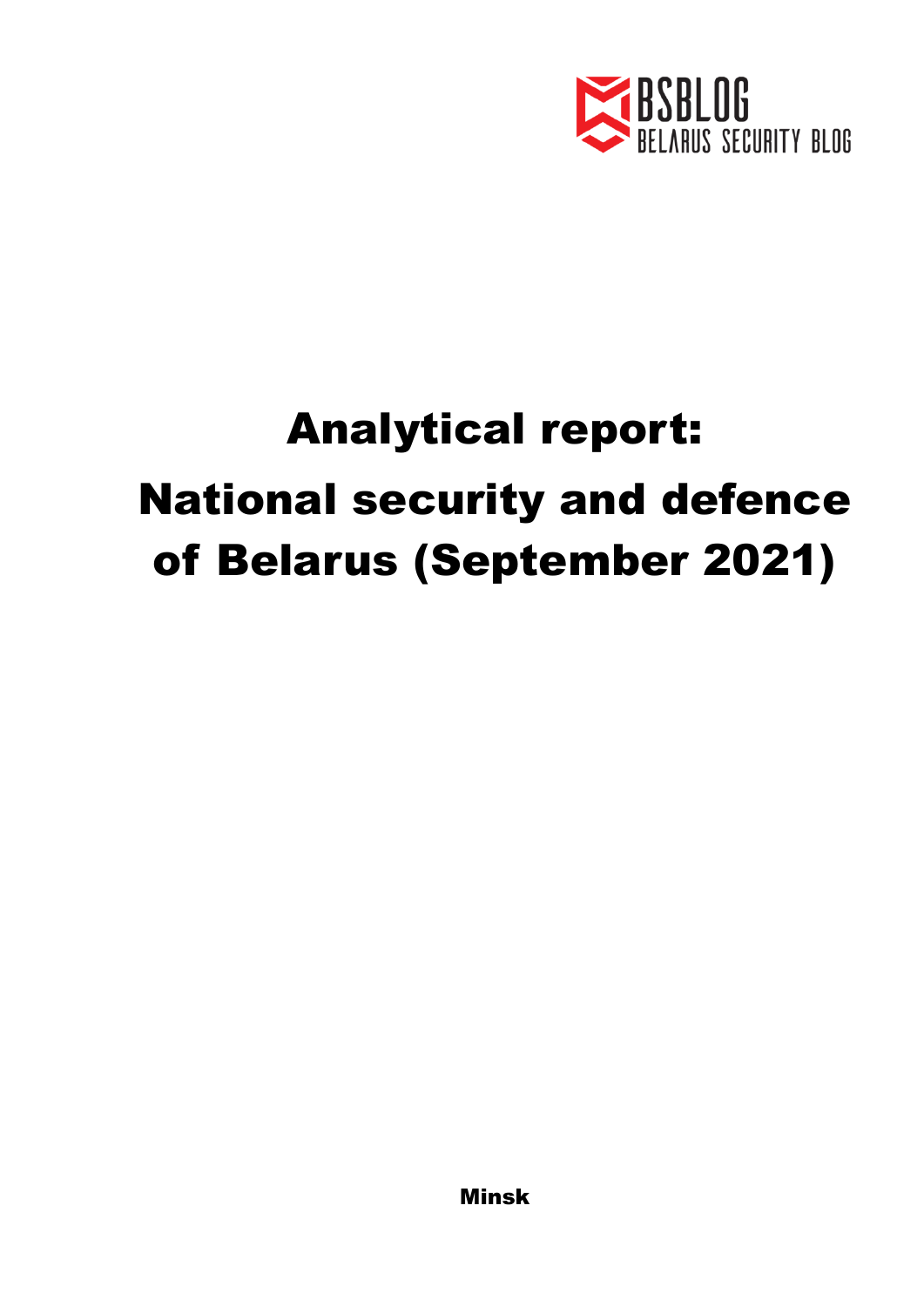

**The most important events of the month**. On September 8, 2021, the arrival of the Su-30SM fighters of the Russian Aerospace Forces to the air base in Baranavičy to form a training and combat centre for joint training of the Air Force and Air Defence Forces of Belarus and Russia (hereinafter referred to as TCC). The number of planes arriving has not been reported, but most likely we can speak about 4 aircraft. The very next day, Russian fighters and the S-400 air defence missile systems that had previously arrived in Belarus took up combat duty with the Belarusian Air Force and Air Defence units.

**The developments within the month.** On September 1, 2021, Aliaksandr Lukashenka announced plans to supply a large consignment of weapons from Russia to Belarus "in the near future" . We have devoted a **[special article](https://bsblog.info/will-russia-supply-weapons-to-belarus/)** to this topic. However, to date, there is no specificity in this regard. And the topic itself has disappeared from the agenda of state propaganda.

On September 8, 2021, Lukashenka met the Chairman of the National Security Committee of Kazakhstan Karim Masimov. The prospects for cooperation between the countries' special services were discussed.

On September 12, 2021, Lukashenka announced plans to purchase weapons in Russia for USD 1 billion until 2025. The list for the purchase includes S-400 anti-aircraft missile systems for deployment on the border with Ukraine and new batches of Tor-M2E, "... about a dozen aircraft" (we are obviously talking about 8 Su-30SM fighters), several dozen helicopters.

On September 10-16, Belarus hosted the active phase of the joint exercise "West-2021" with Russia. The event had a number of features, which we devoted a **[special](https://bsblog.info/west-2021-whats-behind-the-scenes-of-the-exercises/)  [material](https://bsblog.info/west-2021-whats-behind-the-scenes-of-the-exercises/)** to.

The participating units trained:

- Covering the troops from the means of air attack of the enemy.

- Forcing a water barrier from the march and engaging in battle with a conditional enemy.

- Conducting a manoeuvrable defence with the support of artillery and aviation against superior enemy forces, as well as the fight against UAVs.

- Blocking the enemy and raiding his home site, destroying light aircraft and simulated enemy helicopters, destroying UAVs with BTR-70MB fire.

- Air strikes against training targets, including the use of Russian long-range bombers TU-22M3.

- Search and evacuation from the battlefield of the crew of the downed aircraft.

- Night landing of servicemen of Belarus, Russia and Kazakhstan from Il-76MD aircraft. The landing area was not illuminated, the servicemen used night vision goggles. According to other information, Kazakh servicemen did not participate in this episode.

- Counteraction to fighter and assault aircraft operating at low and extremely low altitudes, as well as countering UAVs using camouflage and combat protection of the positions.

- Destruction of cruise missiles and fire support helicopters of a simulated enemy.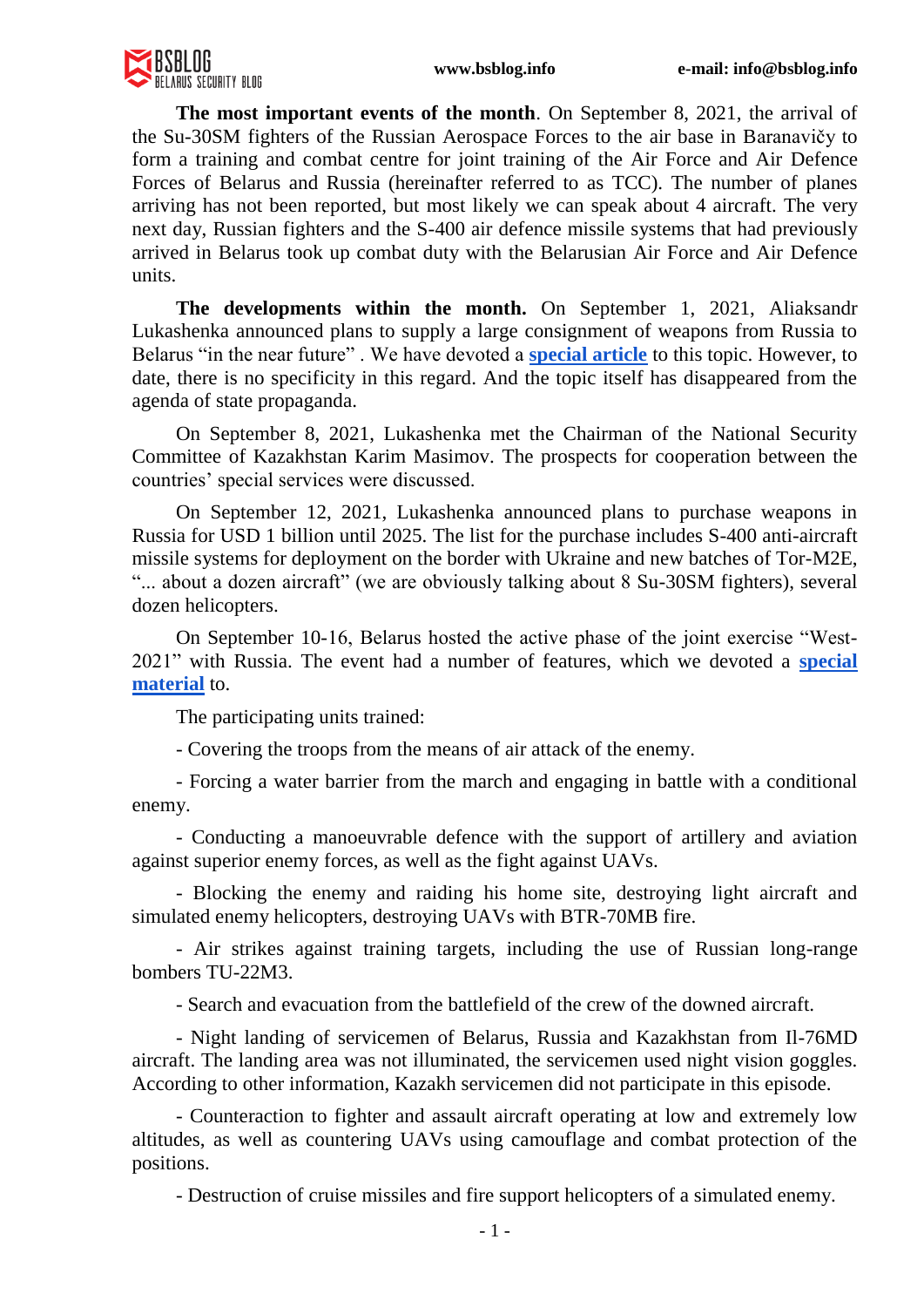

- Destruction of UAVs by fire from machine-gun armament of the T-72B tank and "Dragon" armoured vehicles, and the destruction of helicopters by the fire of the BMP-2 cannons and the Tunguska anti-aircraft missile and cannon system.

- Landing from helicopters with water landing and landing of tactical parachute troops to capture the island.

- Landing a battalion (more than 350 Russian and Belarusian paratroopers, about 30 pieces of equipment) from 20 Il-76MD aircraft.

During the exercise, the Russian strategic bomber Tu-95MS trained the breakthrough of the air defence zone and the destruction of ground anti-missile defence forces. The latter is a clear allusion to the US missile defence base in Poland.

On September 16, 2021, the CSTO summit was held in Dushanbe. Lukashenka traditionally (for the latest events within the Organization) used it to talk about the Western threat, which allegedly affects not only the interests of his regime, but also its formal allies. However, there is no evidence that this concern is shared by them or that they are at least interested in it.

The focus of the summit was put, as expected, on Afghanistan. Among the documents signed during the event, it is necessary to highlight the Plan for equipping the Collective Rapid Reaction Forces with modern weapons and equipment, as well as the Agreement on Jurisdiction and Legal Assistance in Cases related to the temporary presence of collective security forces and means in the territories of the CSTO member states.

Following the CSTO summit in Dushanbe, the Shanghai Cooperation Organization summit took place. It should be specially noted that Lukashenka did not meet with the head of the Chinese delegation, a member of the State Council of the PRC, Minister of Foreign Affairs Wang Yi. The head of the Foreign Ministry of Belarus Uladzimir Makei met with him. The ministers discussed the "iron brotherhood" and "all-weather strategic partnership" between Minsk and Beijing. In contrast to this meeting, Wang Yi's negotiations with the heads of the Central Asian countries had more specific topics and results: for example, Kyrgyzstan received Chinese financial assistance worth USD 100 million, as well as 1 million doses of the Covid-19 vaccine. The issues of economic, investment, infrastructure and military cooperation were discussed. A personal message from the Head of the People's Republic of China Xi Jinping to the President of Kyrgyzstan has been conveyed. For Belarus, there were no Chinese gifts or personal messages.

In September, the regime continued to force the topic of "terrorist threat" posed by its political opponents. So, on September 23, 2021, the State Security Committee of Belarus (SSC) announced the arrest of a citizen of Belarus who was importing weapons from Russia (sic!) for terrorist groups. Naturally, on the instructions of foreign customers in order to "... create conditions for the resumption of protest activity and the subsequent violent overthrow of the current government". Further, Lukashenka said that paid agents of foreign special services were identified at large state-owned enterprises: they must transmit information to "collective West" about how it is planned to bypass Western sanctions.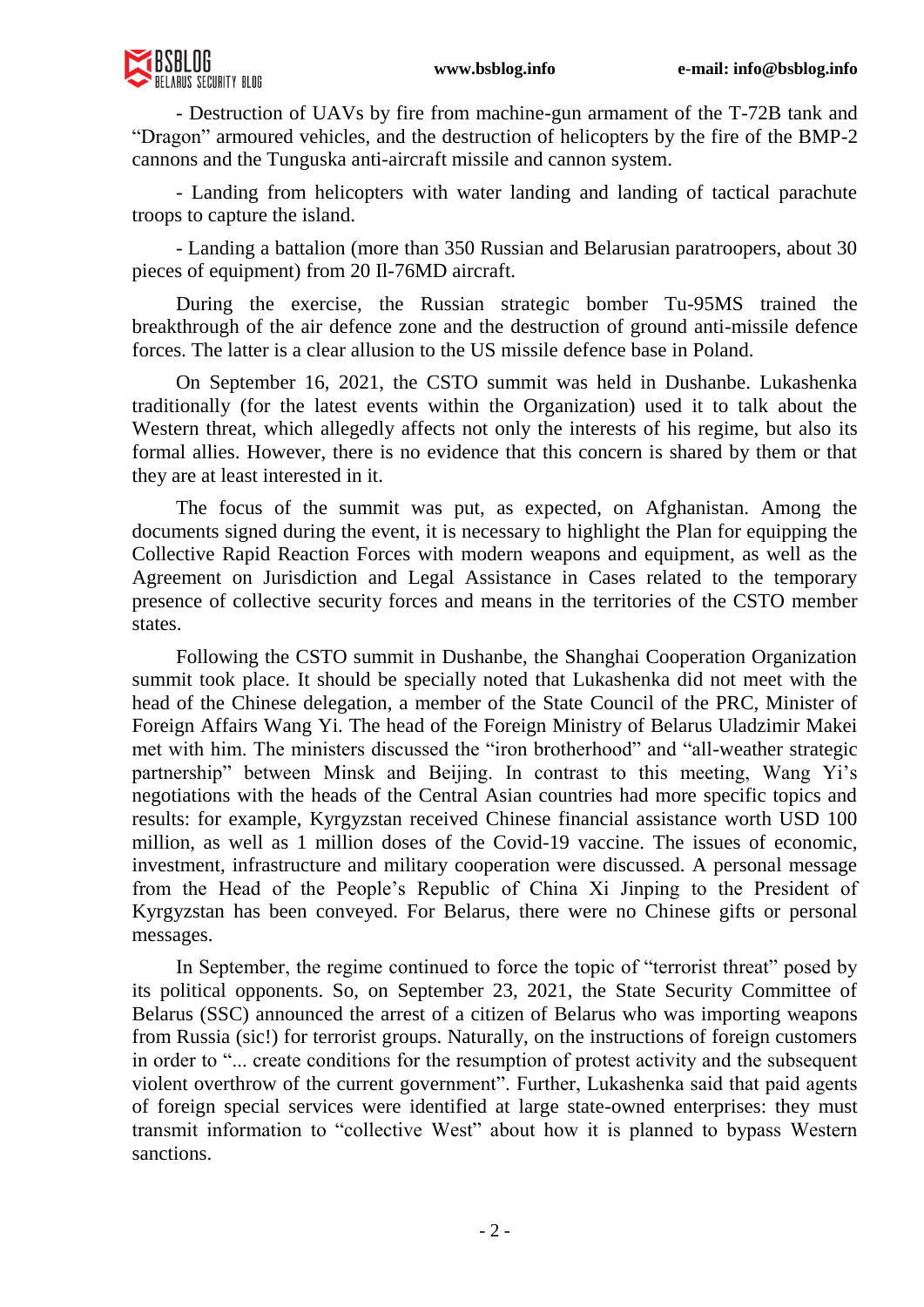

On September 27, 2021, Lukashenka held a meeting with the heads of the Ministry of Internal Affairs, the SSC, the State Border Committee and the Security Council of Belarus. During it the neighbouring countries were accused of pursuing a confrontational policy towards Minsk, unreasonable expansion of the military infrastructure and the military presence of third countries in the region. Ukraine has been accused of deploying NATO troops under the guise of exercises and training programs. It was stated that such behaviour of the Ukrainian authorities requires a joint reaction from Minsk and Moscow.

Kyiv was also accused of creating some kind of training camps for opponents of the Lukashenka regime.

It is interesting to note that although statements were made regarding military security issues, there were no representatives of the Ministry of Defence at the meeting. This means that the real reason for the meeting was not military challenges. One of them was the problem of illegal immigrants stuck in Belarus due to the impossibility of pushing them into the EU. Given the worsening weather conditions, this could become a real humanitarian problem. But most of all, the Belarusian ruler is worried that this situation does not cause the reaction of the public of Western countries, which Minsk was counting on.

In turn, Ukraine accused Lukashenka of broadcasting Russian anti-Ukrainian propaganda and turning Belarus "... into a continuous military base of Russia".

On September 29, 2021, it was announced that the SSC had suppressed the activities of the network organization "Rabochy Rukh". Which was aimed at gaining access to information of a limited nature of state industrial enterprises. Obviously, in order to transfer this information abroad, including to track the attempts of Lukashenka regime to bypass Western sanctions.

On September 30, 2021, a joint collegium of the border departments of Belarus and Russia was held. The parties discussed the implementation of an agreed border policy, ensuring border security, improving the interaction of border guards of the two countries, developing the infrastructure of the state border and the technical equipment of border guard units as part of the implementation of joint programs.

On the same day, it was reported about the arrival in Belarus of the first batch of Russian armoured personnel carriers BTR-82A. The second batch will arrive in November this year. The bulk of the new armoured vehicles will go into service with the 120th Mechanized Brigade. Several vehicles will be sent to the 72nd Joint Training Centre and the Military Academy of Belarus. Later it became known that part of the equipment was transferred to the 6th mechanized brigade for training specialists.

It is stated that the autumn conscription into the army in Belarus will begin a month earlier than usual - in October. The Ministry of Defence explains this with a combat training schedule.

In September, Belarus for the first time participated in the "Peace Mission 2021" exercise of the member states of Shanghai Cooperation Organization, where Minsk has observer status (under the patronage of Beijing). The anti-terrorist exercise took place on Russian territory. It included practicing the fight against UAVs and preventing attacks using chemical and biological weapons.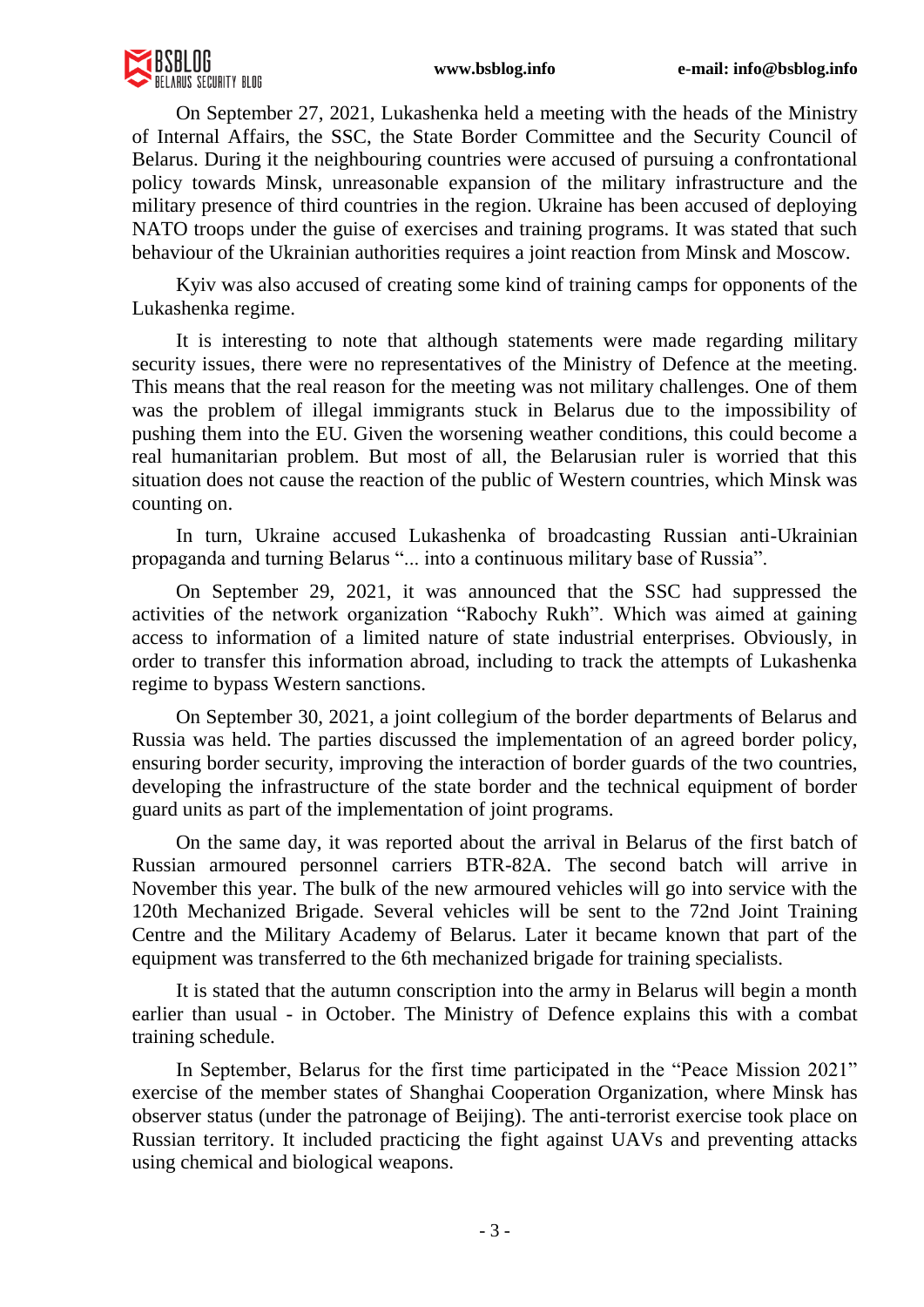

Last month, a tactical exercise with a mechanized battalion of the 120th mechanized brigade on raiding operations behind enemy lines was held. During the event the water obstacles were overcome, enemy objects were destroyed, the wounded were evacuated from the battlefield by air transport, battles with a conditional enemy in isolation from the main forces were fought.

Throughout September, the situation in the field of border security on the borders of Belarus with Poland and Lithuania continued to deteriorate. It can be stated that starting the migration blackmail of the EU, Lukashenka regime did not count on the ability of neighbouring countries to confront, especially on the fact that Vilnius and Warsaw themselves will demonstrate their readiness for escalation. The calculation of the official Minsk on forcing the EU to dialogue on its own terms under the threat of a worsening of the situation with illegal migration has failed miserably. We have dedicated a **[special](https://bsblog.info/the-field-of-political-decisions-is-sharply-narrowing/)  [article](https://bsblog.info/the-field-of-political-decisions-is-sharply-narrowing/)** to this issue.

In September, Belarusian missile forces successfully carried out combat launches from the "Polonaise" MLRS at a distance of up to 100 km at the Kazakhstani Sary-Shagan training ground. Here it is necessary to note that 100 km is at least half the maximum range of available ammunition.

**Conclusions.** It is worth noting that although a joint TCC with Russia has been officially created in Belarus, nothing has been reported about its training function. As nothing is reported about the formation of two other joint training and combat centres on the territory of Russia. Which gives reason to consider the centre in Belarus as the first stage towards the creation of a Russian military base. We have devoted a **[special article](https://bsblog.info/the-possibility-of-a-russian-military-base-in-belarus-returns-to-the-agenda/)** to this event.

Further, there is no information on whether it is planned to "embed" the Russian S-400 air defence systems deployed in Belarus into the air defence system of our country. Most likely not. This allows us to consider the TCC in Belarus as an element of the air defence system of the Kaliningrad region. This only confirms the previous thesis that the centre is considered by the Russian side as the beginning of the creation of a military base.

The TCC creation actually cancels out the long-term game of official Minsk in "situational neutrality". That is, it nullifies Lukashenka's most important foreign policy asset. If Lukashenka regime allows the further expansion of the Russian military presence in Belarus, it will become a sign of its complete dependence on Moscow for the West. At the same time, an attempt to resist such an expansion creates a significant conflict potential for Belarusian-Russian relations.

Speaking about the prospects for the purchase of Russian weapons until 2025, voiced by Lukashenka, we note the following:

- In a successful year, the procurement budget of the Ministry of Defence of Belarus fluctuated around USD 260 million. So, a billion in 5 years indicates that significant opportunities for the purchase of new weapons for the Belarusian army are not expected.

- A squadron of 12 Su-30SM fighters was originally planned to be received by 2020, but it was not possible to allocate money for this project.

- It is not entirely clear what dozens of helicopters we are talking about. The delivery of 12 Mi-35 fire support helicopters is planned. Earlier the Belarusian military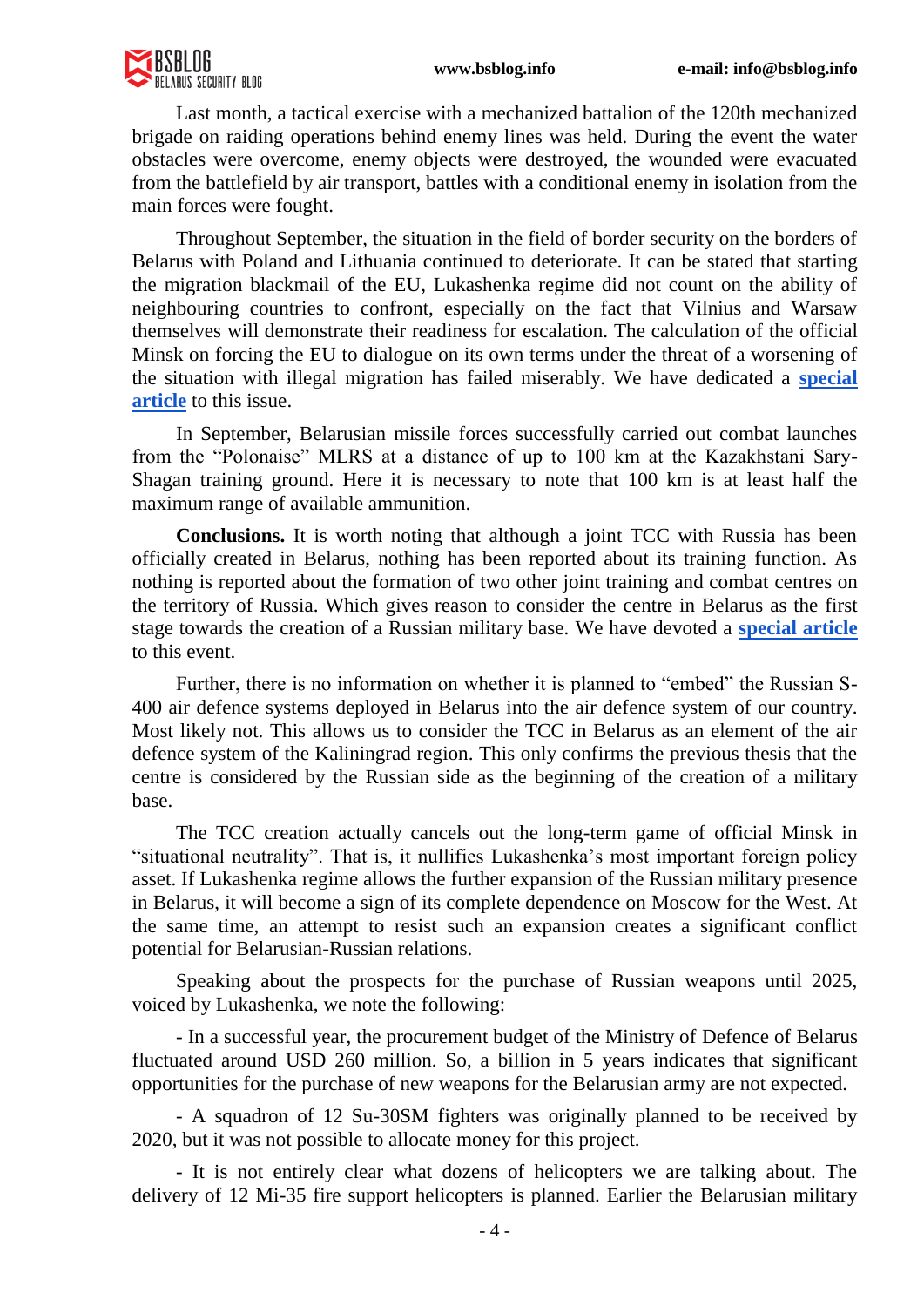

showed interest in the light Russian Ansat helicopters, and the Ministry of Internal Affairs and the Ministry of Emergency Situations - in the Ka-226 and Ka-32. In addition, we have to note the plans to finally abandon the Mi-8 family helicopters inherited from the USSR, replacing them with new Russian aircraft. Up to 12 units of which can also be purchased.

- Placing the S-400 along the border with Ukraine is hardly advisable. If we assume that Belarus will still receive these weapons (however, taking into account the announced budget and the list of equipment proposed for the purchase, this prospect is dubious), we can most likely expect it to be deployed in the centre of the country to protect Minsk. The existing S-300 complexes (if by that time they have not yet worked out their resources) can be deployed in the Homiel region, which is an important agro-industrial and raw material region of the country, but is actually militarily unprotected.

Practicing the destruction of a ground-based missile defence system during "West-2021" gives reason to consider the exercise as (also) preparation for military operations against specific neighbouring states. Despite the fact that Belarusian and Russian military officials denied this.

It is worth noting that equipping the CSTO CRRF is a long-standing issue, the solution of which was constrained by a lack of financial resources. The plan obviously implies that this issue has been resolved in some way (obviously with Russian participation). Regarding the Agreement on jurisdictional issues in connection with the presence of the CSTO forces, we note that for two decades there was no need for such an agreement. Its appearance can be explained by the fact that in the future there will be a need to deploy CSTO forces on the territory of a member country for a period much longer than necessary for conducting exercises.

The broadcasting of anti-Ukrainian and anti-Western propaganda by Lukashenka is twofold. On the one hand, this is a demonstration of loyalty to the Kremlin. On the other hand, it should be borne in mind that Lukashenka himself adheres to openly anti-Western views and in this regard cannot share Ukraine's Euro-Atlantic aspirations. The problem is that the rhetoric of the official Minsk pushes Kyiv not only to verbal solidarity with the West on the Belarusian issue. But also to join the Western sanctions against Lukashenka regime. Moreover, in the situation of an open confrontation of this regime with Poland and Lithuania, which are Ukraine's main partners in the EU and NATO.

The actions of Lukashenka regime to counter the leak of information about plans to bypass Western sanctions indicate that they are taken very seriously and nervously in Minsk. The reason may be that there are no reliable solutions for levelling the negative consequences of these sanctions.

It is worth recalling that for the first time at the official level, the intention to purchase the BTR-82A for the needs of the Special Operations Forces was announced in 2015 with the start of deliveries in 2016. The choice of this particular product was dictated by the price factor. However, the idea was criticized by Lukashenka, who demanded to buy Belarusian products, even if they are of inferior quality. It is unclear why the new wheeled armoured vehicles were transferred for the purpose of rearmament (and not the formation of new units) in mechanized brigades (which are traditionally equipped with tracked armoured vehicles). The refusal to re-equip the airborne brigades with new armoured vehicles is unclear as well. Obviously, the supply of Russian